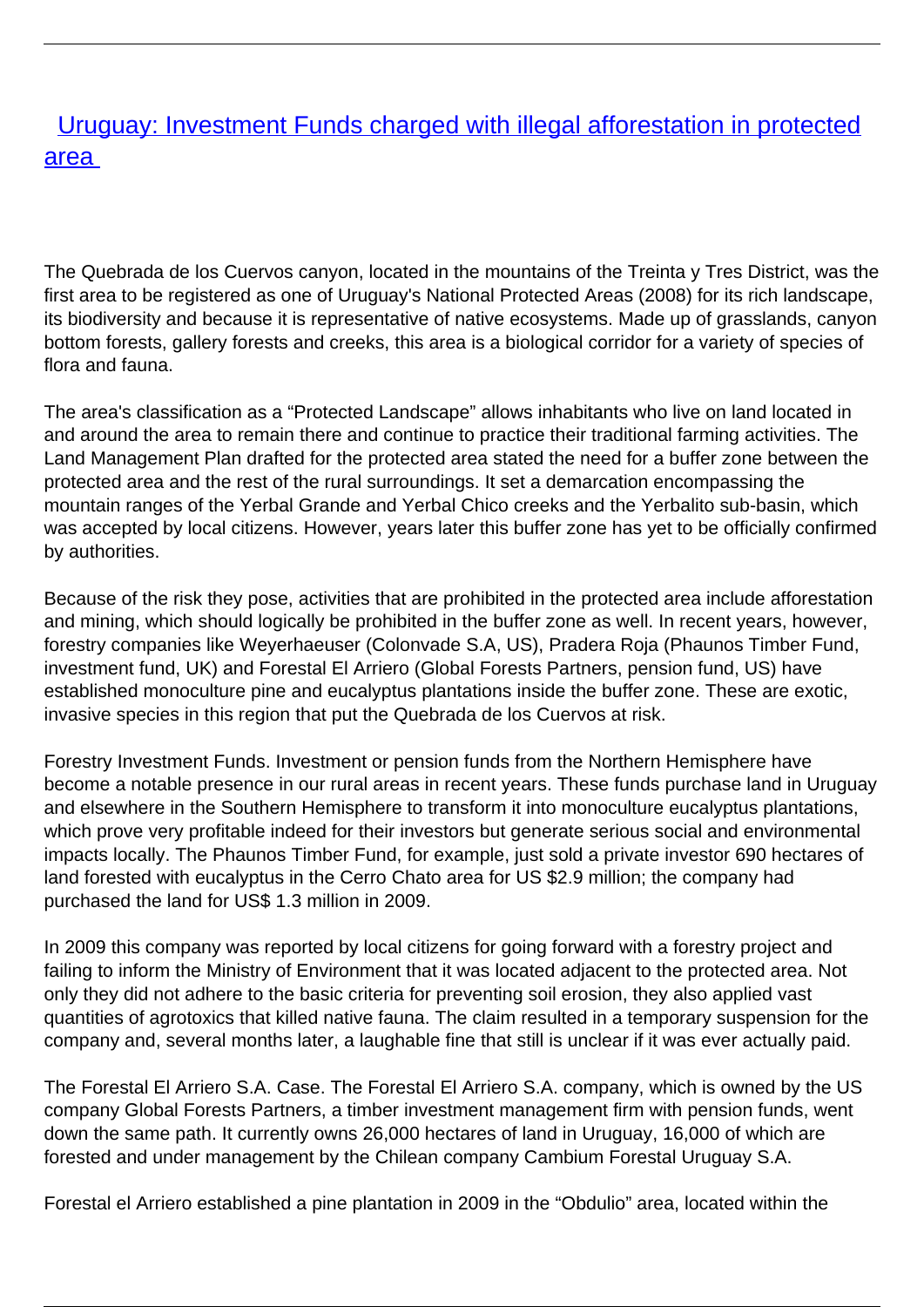Quebrada de los Cuervos buffer zone, without previous authorization from the Ministry of Environment. It was not until the trees were over 1-meter tall and they had finished applying agrotoxics that they applied for the corresponding permit.

Once again, thanks to the charges and testimony submitted by local citizens in April 2011, said plantation was deemed illegal. The company violated Uruguayan regulations, and the researchers who carried out the environmental impact study of the tree monocultures were held liable for falsifying the information they submitted to the Ministry. However, even though the Ministry ruled to suspend all forestry activity by the company, rendering it liable to be fined, it allowed the company to continue with the paperwork to obtain the environmental permit.

Local Voices. Benedicte, one of the founders of the Quebrada de los Cuervos Rural Advancement Society, asserts that "the inhabitants of this place feel threatened by this pine plantation, which are considered invasive species; by the poisoning of the water in Yerbal Chico Creek and the death of our native fauna caused by fumigation with herbicides; and above all by the destruction of our native pasturelands. The Advancement Society claims the local population's right to land and to keep traditional cattle-raising practices on natural pastures. We reject large-scale monoculture plantations, the use of agrotoxins and mining, because they affect our culture and our way of life."

Carlos, a local citizen who has lived for 23 years in the area, says that this issue is of great concern. "On one hand there is the core area or protected area, and then there is the adjacent area or buffer zone intended to protect the canyon, which is where they are planting pines and there are also plans for lime mining. Something is not right! This is why we have come here to voice our grievances and find out how it is that, if we reported in April of 2011 that the company had illegally planted and fumigated the land without a permit from the Ministry of Environment (DINAMA) or an environmental impact study, they are now here presenting this project to us as if it were something new."

Ana María, another local citizen and member of the Uruguayan Association of Rural Women (AMRU) says that "the impact that concerns us first is the effect on the water, mainly all the contamination from agrotoxics that also affects native flora and fauna. After they fumigate, there are always dead animals. There is life there that either dies or migrates, there are species that are disappearing; in the future we're going to have a vast green desert here and in the rest of Uruguay where these tree plantations are concentrated. We are a very small country, we cannot have so much territory under monoculture plantation. We must put a stop to it and say "No more!"

Responsibility of the authorities. The role of the National System of Protected Areas (SNAP) has become blurred and the delayed approval of the final version of the Land Management Plan indirectly fosters the establishment of timber and mining projects in the zone.

It is imperative that the measures proposed under the Land Management Plan are carried out, including: make the proposed limits for the buffer zone official; eliminate the "forestry priority" from land inside the buffer zone; apply cautionary measures as long as the Territorial Zoning Law for the region is not implemented; and restrict production projects such as afforestation, mining and industrial construction upstream from the protected area.

The "stop" is in the hands of SNAP, the Ministry of Environment, the Forestry Department and the Municipality of Treinta y Tres. Will these authorities say "No more" and take a chance on what will truly, in the short and long run, benefit local citizens and the country?

Excerpts from the article "Investment funds charged with illegal afforestation in the Quebrada de los